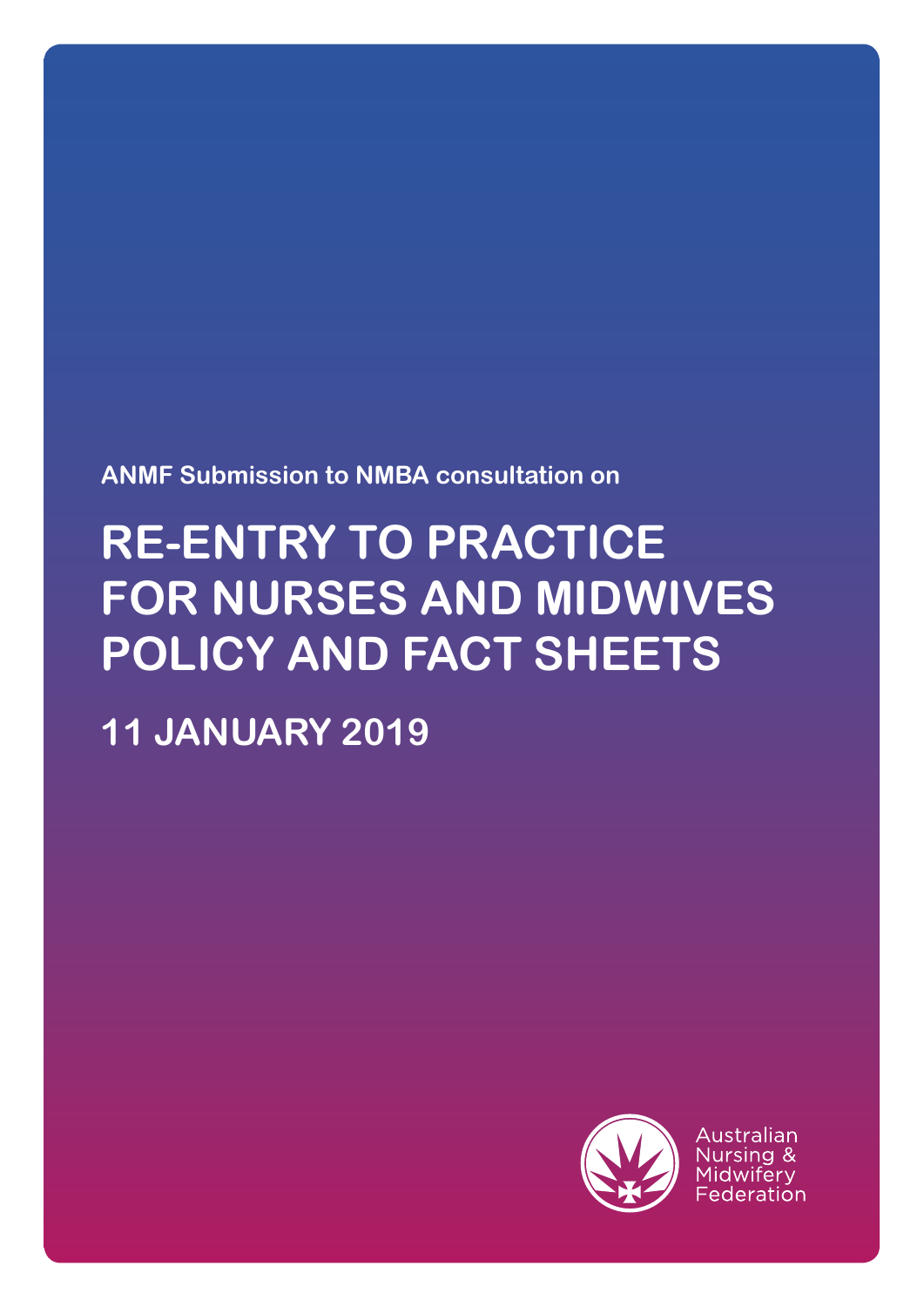

Australian Nursing and Midwifery Federation / **Policy for re-entry to practice for nurses and midwives (2019)**

**Annie Butler Federal Secretary**

**Lori-anne Sharp Assistant Federal Secretary**

**Australian Nursing and Midwifery Federation Level 1, 365 Queen Street, Melbourne VIC 3000 T: 03 9602 8500 F: 03 9602 8567 E: anmffederal@anmf.org.au W: www.anmf.org.au**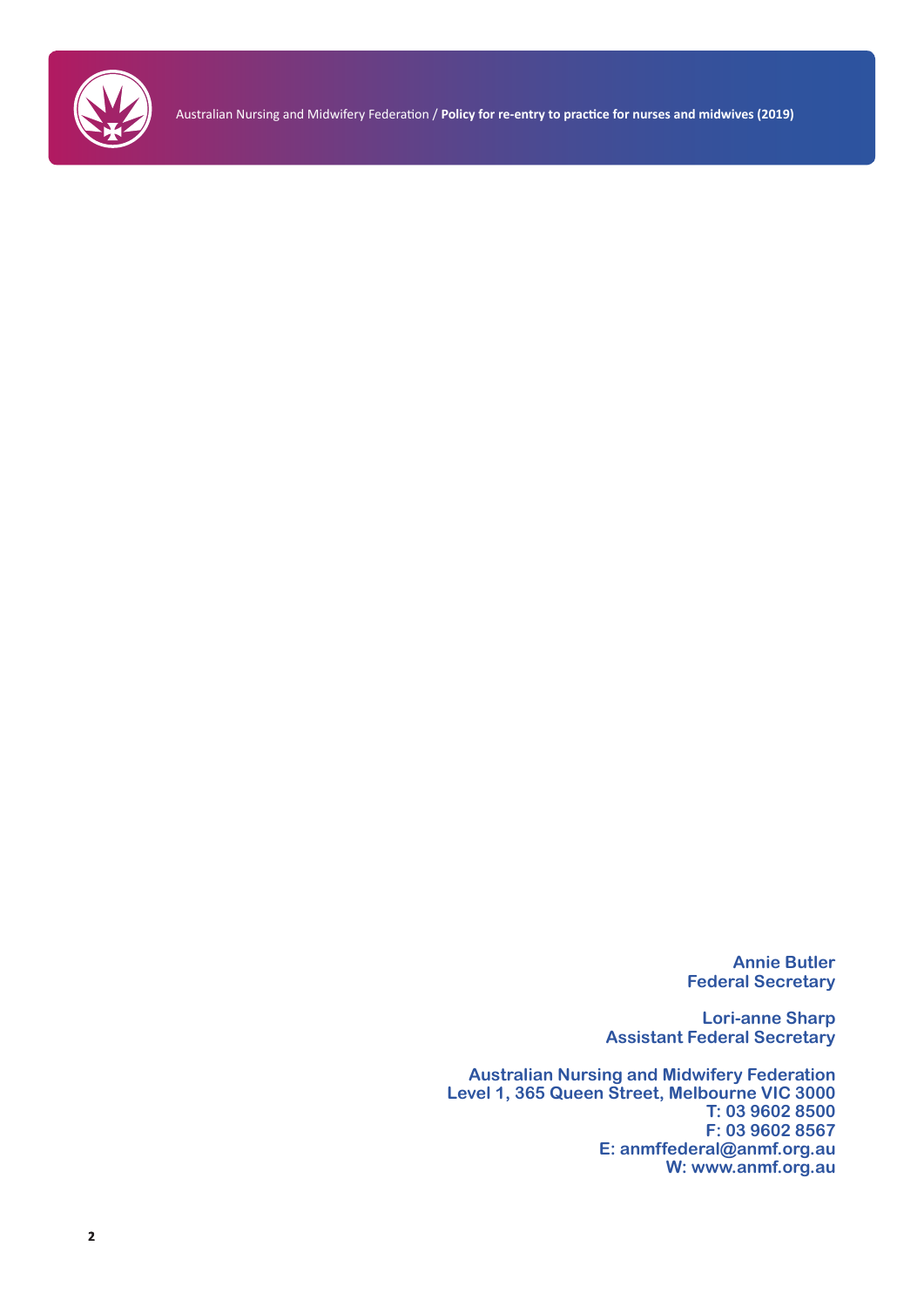

## **INTRODUCTION**

The ANMF is Australia's largest national union and professional nursing and midwifery organisation. In collaboration with the ANMF's eight state and territory branches, we represent the professional, industrial and political interests of more than 275,000 nurses, midwives and carers across the country.

Our members work in the public and private health, aged care and disability sectors across a wide variety of urban, rural and remote locations. We work with them to improve their ability to deliver safe and best practice care in each and every one of these settings, fulfil their professional goals and achieve a healthy work/life balance.

Our strong and growing membership and integrated role as both a professional and industrial organisation provide us with a complete understanding of all aspects of the nursing and midwifery professions and see us uniquely placed to defend and advance our professions.

Through our work with members we aim to strengthen the contribution of nursing and midwifery to improving Australia's health and aged care systems, and the health of our national and global communities.

The Federation welcomes the opportunity to provide a response to the Nursing and Midwifery Board of Australia's (NMBA) consultation on the advanced copy of the policy and factsheets relating to Re-entry to practice for nurses and midwives, namely:

- Provisional registration: Information for nurses and midwives,
- Provisional registration: Information for health services and employers, and
- Re-entry to practice.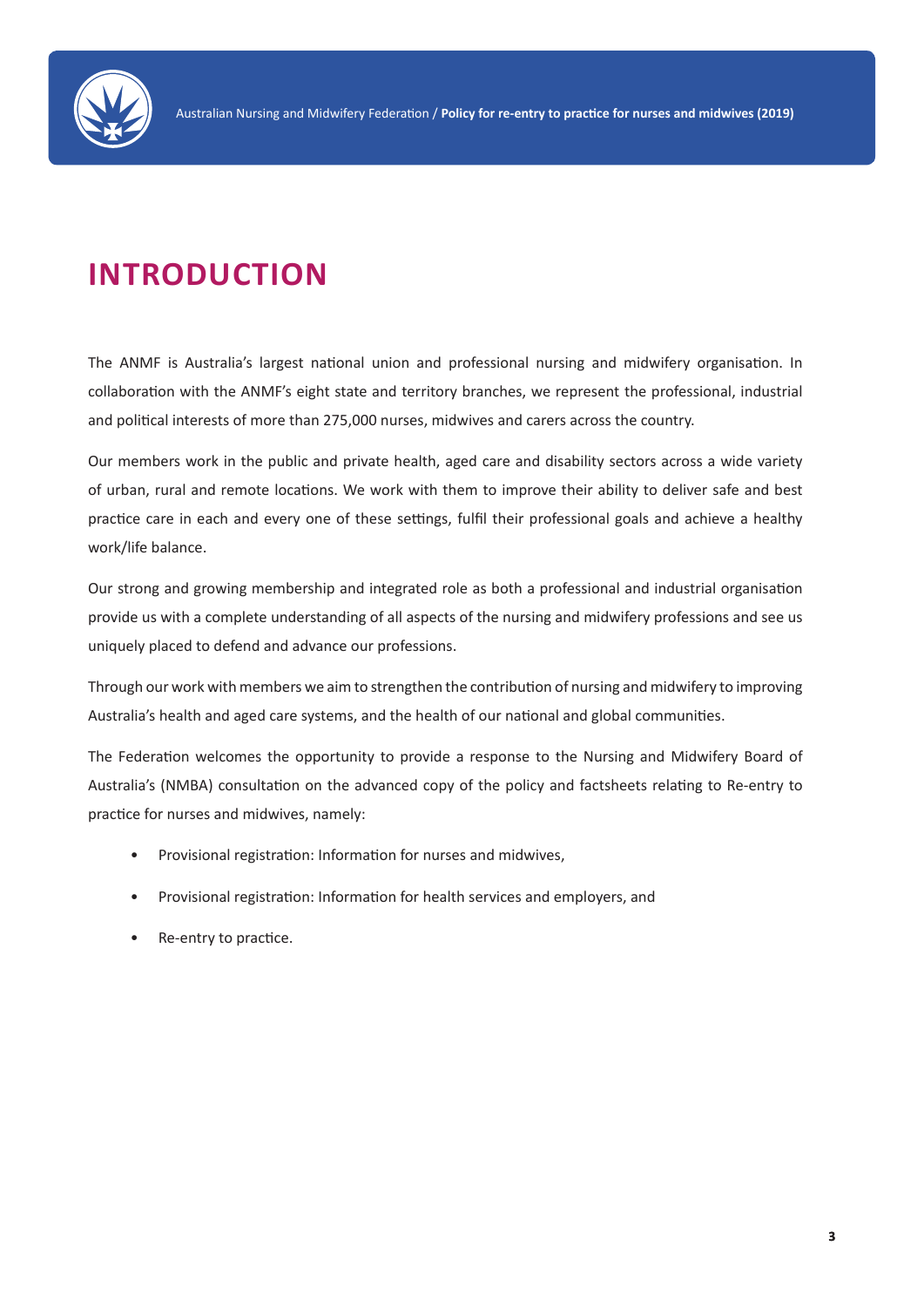

#### **General Comments**

The ANMF provides the following general comments for consideration by the NMBA with the introduction of the updated re-entry policy and fact sheets:

- Access to re-entry programs or a period of supervised practice, is of significant concern. ANMF members across the country have experienced difficulties in accessing either of these pathways. There are very few re-entry programs approved by the NMBA, and many states and territories do not have any such approved program. Likewise, accessing supervised practice is difficult, as many employers will not employ an applicant for a period of supervised practice for a number of reasons, including that the NMBA requirements are burdensome for employers. The ANMF contends that the NMBA has an obligation to ensure those applicants wanting to return to the nursing and midwifery professions have accessible pathways to reenter. It is important that the NMBA finds the balance between the regulation requirements of protecting the public and the accessibility of pathways leading to registration. Further consideration could be given to independent performance assessments as part of the assessment process as an indicator of nurse/ midwife competence prior to making a decision as to their required pathway, therefore a re-entry program or supervised practice program.
- The use of the defined terms 'clinical' and 'non-clinical' is creating confusion amongst the nursing and midwifery professions. This separation of employment destinations would appear to be an unintended consequence of an NMBA policy decision to enable a nurse or midwife seeking to return to a role within nursing or midwifery which is not a direct care setting.. The ANMF supports this intention, as it is unreasonable to require a nurse or midwife returning to a role such as policy or research (non-direct care) to undertake a period of practice in a direct care role, when this is not relevant to their scope of practice. However, the terms 'clinical' and 'non-clinical' are additional terminology that nurses and midwives need to understand. The NMBA already has a definition for practice that is consistent across the National Boards. This definition should be used to identify the type of re-entry pathway an applicant is required to complete, not the terms 'clinical' and 'non-clinical'. The ANMF understands this would require a change in the registration standard but considers it to be important in reducing confusion for nurses and midwives, as well as preventing any 'function creep' of these terms being applied in other areas of regulation. Therefore, the ANMF does not support the continued use of the terms 'clinical' and 'non-clinical'. The pathway to renewal of registration should be tailored to the applicant's intended area of practice.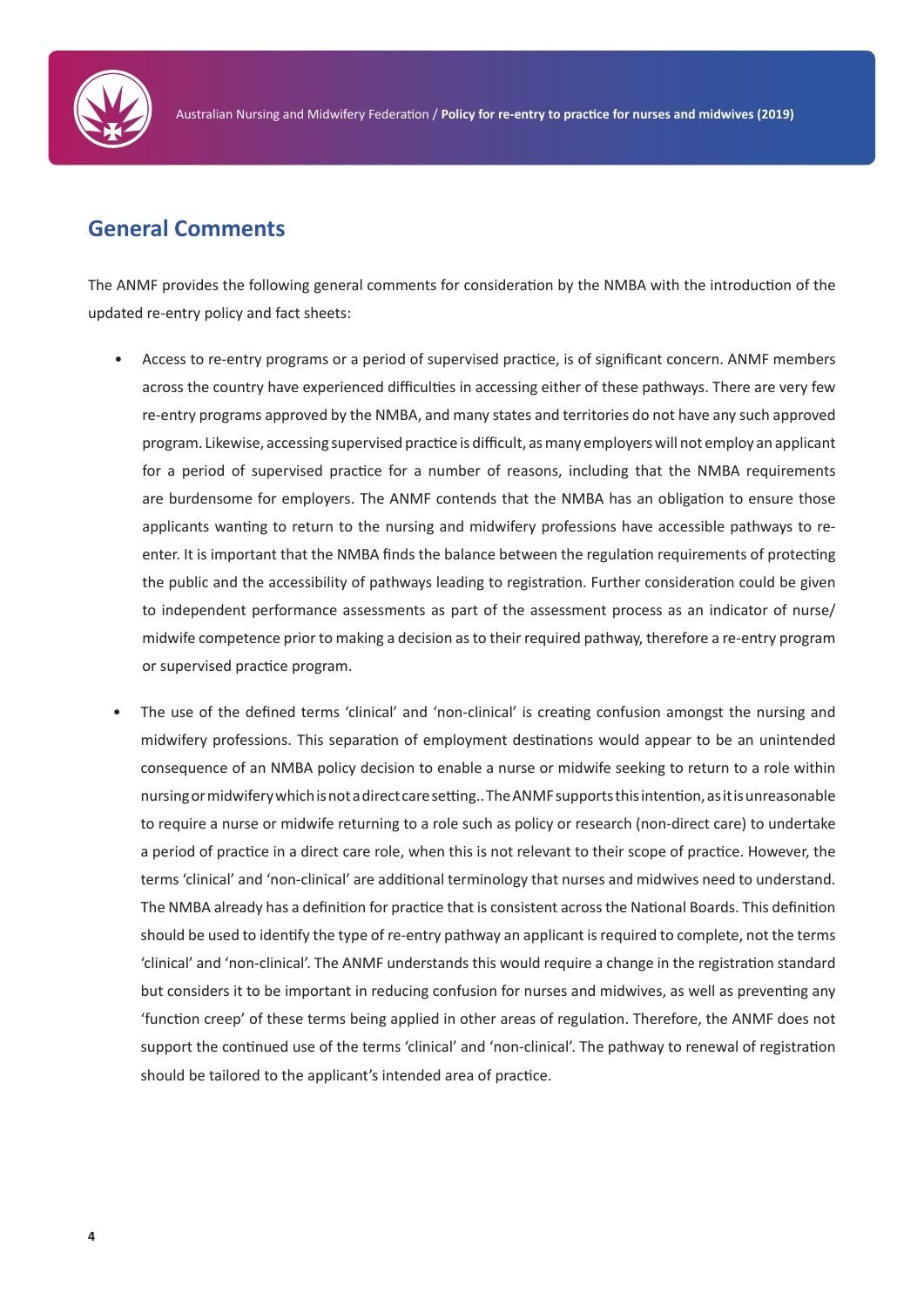

- The ANMF has never supported the rigid adherence to a cut off period for applicants requesting to re-enter the register at 10 years with the requirement they complete an NMBA approved program of study leading to registration. We are unaware of any evidence that would give credence to this approach and have previously requested the NMBA exercise discretion for applicants who have been absent from the register/ practice for ten years or more. These applicants require individual assessment regarding the appropriate pathway for re-entry, as has been identified in the previous NMBA *Policy for re-entry to practice for nurses and midwives* (2015). Individual assessment enables these applicants to demonstrate if they meet the level required for a re-entry program or a period of supervised practice. Individual assessment needs to be included for this category of applicants in the revised policy document.
- It is essential that the re-entry policy and factsheets are consistent with the registration standard: *Recency of Practice*.

#### **Policy: Re-entry to practice for nurses and midwives**

The ANMF maintains it is unreasonable that there is a difference in the registration type for the following three categories for application and assessment:

- 1. People who are no longer on the register and have not practised for a period of between five to 10 years
- 2. Nurses and midwives holding non-practising registration who have not practised for between five to 10 years seeking general registration as a registered nurse, enrolled nurse or midwife.
- 3. Persons holding general registration who have not practised for between five to 10 years.

All applicants in these categories have not practised their profession for 5-10 years, however if an applicant has not continued to pay their registration for as little as 12 months, then they will be disadvantaged by having to apply for provisional registration. Not only does this registration type expire after 12 months (without an option for renewal), applicants will have to pay the first fee for provisional registration and then pay another fee to transfer to general registration. The nurses and midwives in categories (2) and (3) will not have the same expiry date for their general registration with conditions and will have to pay less than those in category (1).

The ANMF has consistently highlighted the need for timeliness, particularly in dealing with applications, in relation to re-entry to practice in many previous submissions. The timeliness in processing applications for provisional registration is essential. Given that provisional registration is time-limited to 12 months and can only be obtained twice by any one applicant, slow processing may involve further cost or create an inability to complete the reentry requirements in the time allowed. Our concern derives from experiences of inconsistency in processing timeframes at the state and territory levels. This has included ANMF members who have experienced significant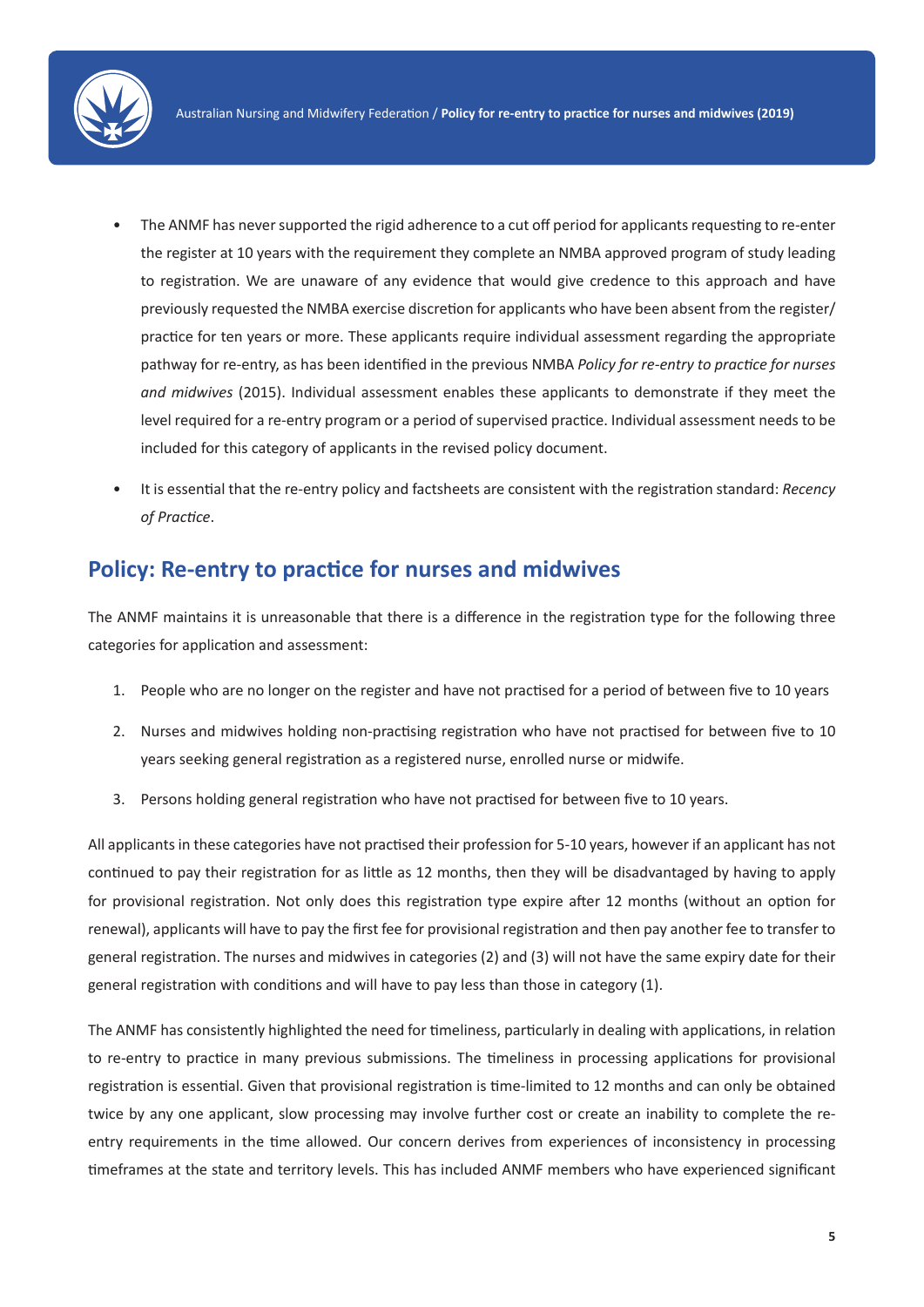

difficulties in accessing both a re-entry program and a period of supervised practice. The cost of re-entry programs is another barrier for these applicants getting back on to the register. The ANMF, therefore, recommends that to ensure consistency and equity, applicants who are applying for registration under all categories be required to have general registration with conditions.

If the NMBA chooses to continue with provisional registration for these applicants, these applicants should not have to pay another fee once they have completed the required program. Re-entry programs will also need to be included in the definition of provisional registration.

The requirement for all applicants to provide mapping against the relevant NMBA standards for practice could be difficult for a number of applicants and the ANMF suggests the NMBA provides extensive resources to support applicants in completing this task.

The policy should include a statement alerting applicants to the possibility of being able to access an alternate pathway if they cannot access the pathway the NMBA has required be completed. For example, if an applicant is required to complete a period of supervised practice, and after reasonable effort, they have been unable to access such a program, then they should be able to request the NMBA review the original decision and change the requirements as necessary.

On page two under the section, titled *Application and Assessment Categories,* comments suggesting that the applicant might apply for Recognition of Prior Learning (RPL) from the education provider are misleading and should be deleted. RPL for education that has been completed more than 10 years ago is not generally granted.

#### **Factsheet: Provisional registration: Information for nurses and midwives**

- On page 2 in table 1, in the textbox titled i*nitial and subsequent qualifications*, the requirement for an applicant to provide evidence of their initial qualification leading to registration where possible should only be required if the NMBA/AHPRA does not have this documentation in their digital system.
- On the same page, in the last textbox, the last dot point statement requires applicants to:

*Submit the standards for practice mapping document, to demonstrate how you met the nursing and/or midwifery standards to practice in the past* **10 years.**

It is unclear why applicants would need to provide this mapping for 10 years and it seems onerous and even unnecessary depending on an individual's circumstances. The ANMF suggests the statement should be re-worded as follows:

*Submit the standards for practice mapping document, to demonstrate how you met the nursing and/or midwifery standards to practice in the past 5-10years.*